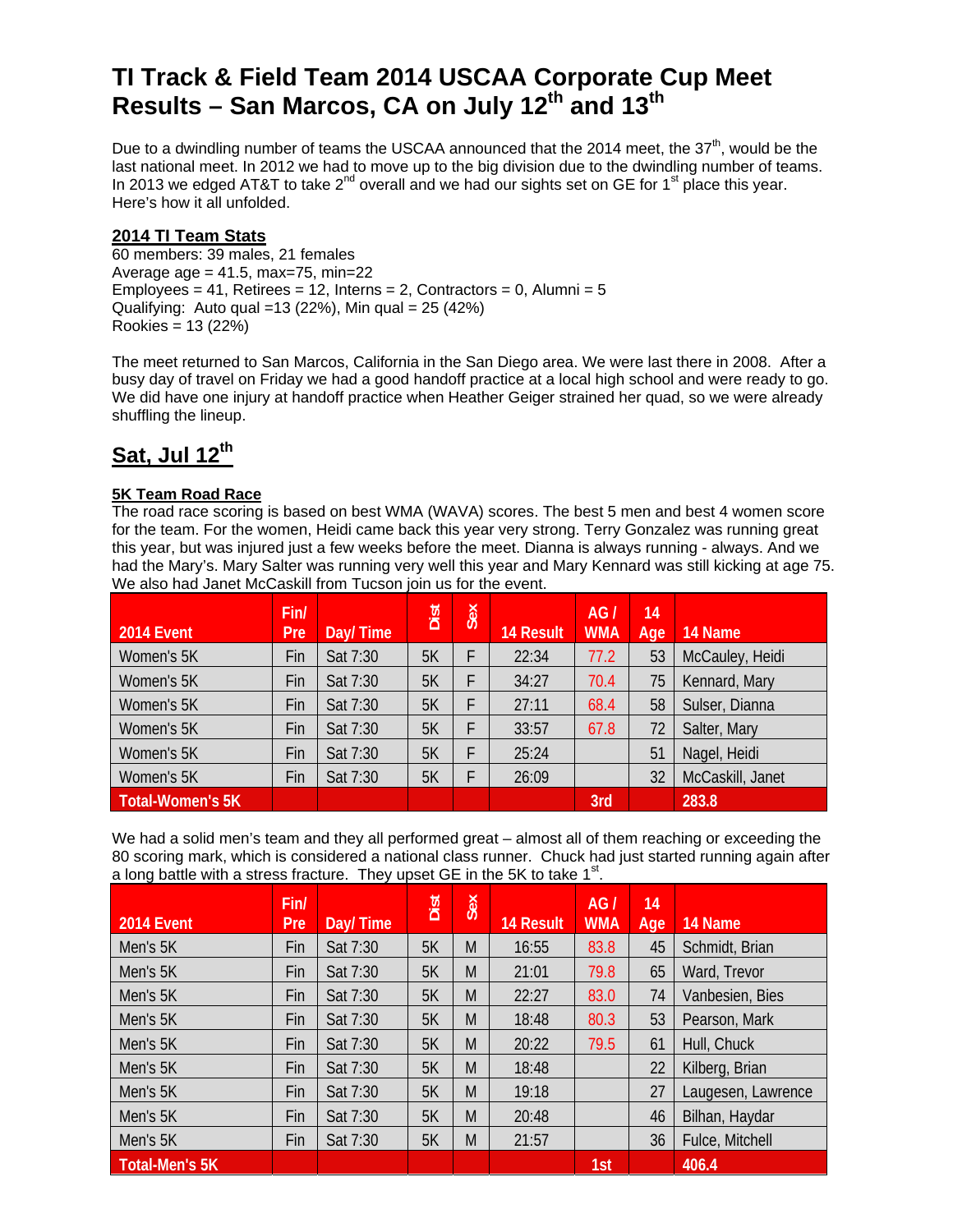Several of the events have prelims to qualify for finals. We can use different people in these and one of our strategies is to rest a few aces for the finals. The prelim runner is a valuable and integral member of our team as they allow the finals runners to rest.

#### **4x100 Relay Prelim**

We run the finals team in this so they can practice the critical high speed handoffs. They all ran very well and had the fastest qual time by a wide margin.

| <b>2014 Event</b>    | Fin/<br>Pre | Day/Time  | Dist | Sex | <b>14 Result</b> | AG/<br><b>WMA</b> | 14<br>Age | 14 Name           |
|----------------------|-------------|-----------|------|-----|------------------|-------------------|-----------|-------------------|
| 4 x 100 Relay        | Pre         | Sat 10:45 | 100  |     | 14.9             | $40+$             | 52        | Phillips, Sheri   |
| 4 x 100 Relay        | Pre         | Sat 10:45 | 100  |     | 11.7             | Open              | 24        | Goodman, Chalonda |
| 4 x 100 Relay        | Pre         | Sat 10:45 | 100  | M   | 12.6             | $40+$             | 42        | Sarpong, Benjamin |
| 4 x 100 Relay        | Pre         | Sat 10:45 | 100  | M   | 11.3             | Open              | 25        | Roberson, Todd    |
| PreTot-4 x 100 Relay |             |           |      |     | 50.5             |                   |           |                   |

#### **Submaster Distance Relay**

The first track final of the event is for 30+ runners and we had a strong team. GE was a bit stronger and we had a comfortable 2<sup>nd</sup> place finish. Sara made her return after several years away and Luke ran better than many people well younger than him. Stefan was able to join us from Freising this year and ran well all weekend.

| <b>2014 Event</b>           | Fin/<br>Pre | Day/Time  | <b>Dist</b> | Sex | <b>14 Result</b> | AG.<br><b>WMA</b> | 14<br>Age | 14 Name         |
|-----------------------------|-------------|-----------|-------------|-----|------------------|-------------------|-----------|-----------------|
| SubMaster Dist Relay        | Fin         | Sat 10:55 | 800         | M   | 02:24.8          | 35/30             | 37        | Williams, Scott |
| SubMaster Dist Relay        | Fin         | Sat 10:55 | 400         |     | 01:10.2          | $30+$             | 33        | Harmsen, Sara   |
| SubMaster Dist Relay        | Fin         | Sat 10:55 | 1200        | M   | 03:56.0          | 35/30             | 50        | Luo, Luke       |
| SubMaster Dist Relay        | Fin         | Sat 10:55 | 1600        | M   | 04:48.1          | 30/35             | 33        | Herzer, Stefan  |
| <b>Total-SubMaster Dist</b> |             |           |             |     | 12:19.1          | 2nd               |           |                 |

#### **High Jump**

The field events are scored decathlon style. You can enter up to 3 competitors and your top 2 scores add together for your team total. Rio, Sheri, and Dave all jumped well. If any one of them had cleared one more height we would have been  $2^{nd}$ . The Exxon team was amazing with one member tying the world record for his age group.

| 2014 Event      | Fin/<br>Pre <sup>'</sup> | Day/Time         | Dist | Sex | <b>14 Result</b> | AG/<br><b>WMA</b> | 14<br>Age <sup>1</sup> | 14 Name         |
|-----------------|--------------------------|------------------|------|-----|------------------|-------------------|------------------------|-----------------|
| High Jump       | Fin                      | Sat 11; 12:30: 2 | HJ   |     | 4'0"/842         | Any               | 52                     | Phillips, Sheri |
| High Jump       | Fin                      | Sat 11; 12:30: 2 | HJ   | M   | 4'2"/925         | Any               |                        | King, Rio       |
| High Jump       | Fin                      | Sat 11; 12:30: 2 | HJ   | M   | 4'10"/840        | Any               | 50                     | Cannon, David   |
| Total-High Jump |                          |                  |      |     | 1767             | 2nd               |                        |                 |

#### **Discus**

We had throwers lined up, but one had to work so neither came. Robin, with her competitive nature, recruited another of our team members to throw shot and discus. Had our 2 original throwers come we would have probably won this and displaced a GE win.

| <b>2014 Event</b>         | Fin/<br>Pre | Day/Time    | Dist        | Sex | <b>14 Result</b> | AGI<br><b>WMA</b> | 14<br>Age | 14 Name        |
|---------------------------|-------------|-------------|-------------|-----|------------------|-------------------|-----------|----------------|
| <b>Discus Throw</b>       | Fin         | Sat 11 or 1 | <b>Disc</b> | M   | 49'/296          | Anv               | 51        | Toliver, Robin |
| <b>Discus Throw</b>       | Fin         | Sat 11 or 1 | <b>Disc</b> | M   | 68'10"/339       | Any               | 53        | Tucker, David  |
| <b>Discus Throw</b>       | Fin         | Sat 11 or 1 | <b>Disc</b> |     |                  | Anv               | #N/A      |                |
| <b>Total-Discus Throw</b> |             |             |             |     | 635              | 4th               |           |                |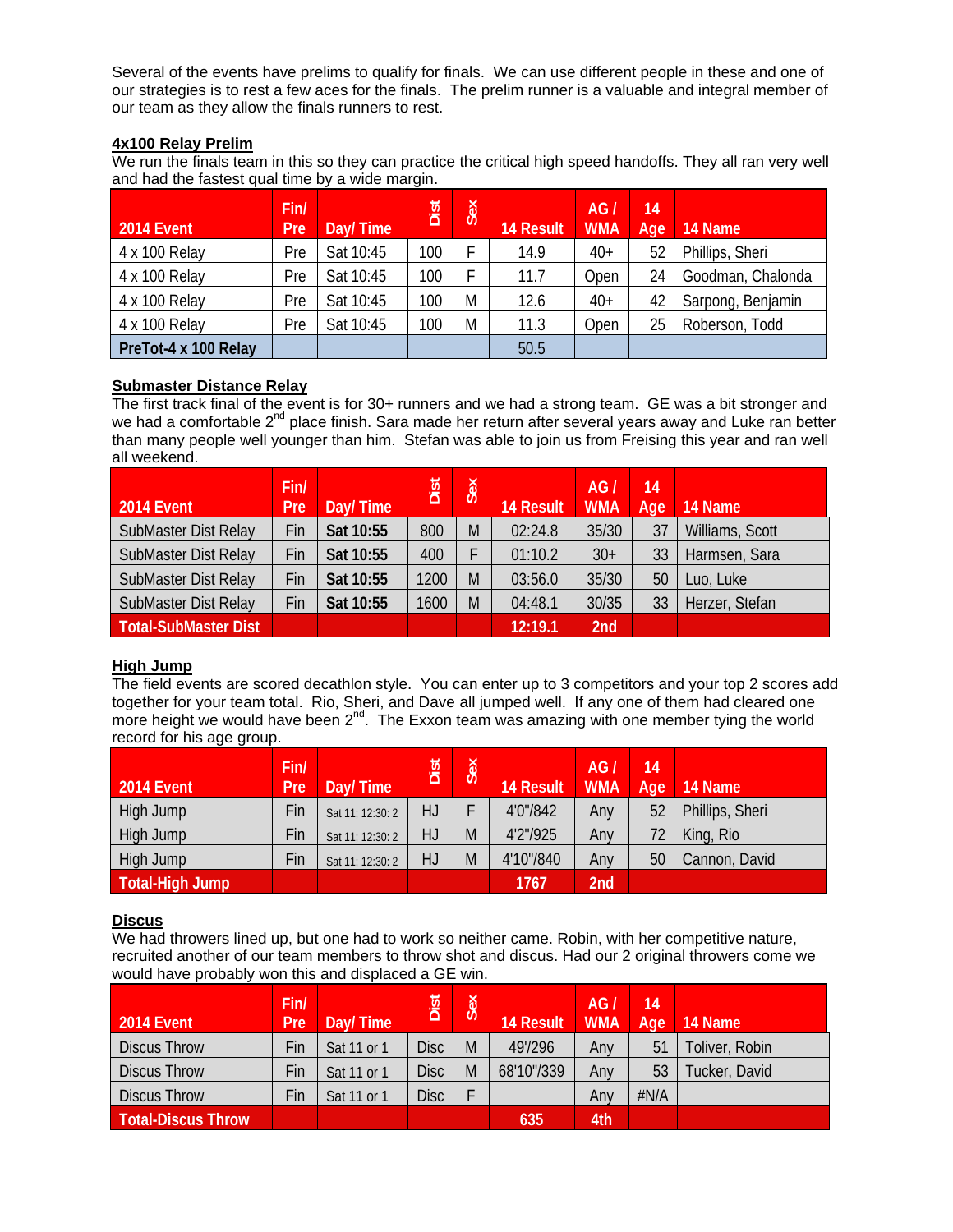#### **Individual 200's**

A couple of years ago they added some individual races. They each count ¼ as much as a relay, but it all adds up. With this being the final USCAA meet a bunch of teams and runners came back and made these much stronger than the previous year. Everyone medaled and Chalonda Goodman set a new national record for the 18+ 200m. Chalonda has been at TI for a year now after an outstanding track career at UT and a run to the semifinals for the 2012 US Olympic Team. It goes without saying that we are happy to have her on our team.

|                    | Fin/       |           | Dist | Sex |                  | AG/        | 14  |                     |
|--------------------|------------|-----------|------|-----|------------------|------------|-----|---------------------|
| 2014 Event         | <b>Pre</b> | Day/Time  |      |     | <b>14 Result</b> | <b>WMA</b> | Age | 14 Name             |
| Indiv M 200m 18+   | Fin        | Sat 11:15 | 200  | M   | $(3)$ 24.7       | Open       | 23  | Boyda, Nolan        |
| Indiv M 200m 50+   | Fin        | Sat 11:17 | 200  | M   | $(2)$ 26.7       | $50+$      | 54  | Westbrook, Paul     |
| Indiv M 200m 60+   | Fin        | Sat 11:19 | 200  | M   | $(3)$ 28.6       | $60+$      | 60  | Pappermaster, Barry |
| Indiv M 200m 70+   | Fin        | Sat 11:21 | 200  | M   | $(2)$ 36.6       | $70+$      | 74  | Vanbesien, Bies     |
| Indiv F 200m 18+   | Fin        | Sat 11:55 | 200  | F   | $(1)$ 25.2       | Open       | 24  | Goodman, Chalonda   |
| Indiv F 200m 40+   | Fin        | Sat 11:56 | 200  | F   | $(3)$ 33.4       | $40+$      | 41  | Hilbun, Stephanie   |
| Indiv F 200m 50+   | Fin        | Sat 11:57 | 200  | F   | $(2)$ 32.2       | $50+$      | 52  | Phillips, Sheri     |
| Indiv F 200m 60+   | Fin        | Sat 11:58 | 200  | F   | $(3)$ 46.8       | $60+$      | 75  | Kennard, Mary       |
| SubTotal-Open 200m |            |           |      |     |                  |            |     |                     |

# **3 Lap Sprint Prelim**

We ran a group of all  $2^{nd}$  season team members and they did a fine job and qualified us easily for the finals.

| <b>2014 Event</b>   | Fin/<br>Pre | Day/Time  | Dist | Sex | <b>14 Result</b> | AG.<br><b>WMA</b> | 14<br>Age | 14 Name            |
|---------------------|-------------|-----------|------|-----|------------------|-------------------|-----------|--------------------|
| 3 Lap Sprint        | Pre         | Sat 12:45 | 200  |     | 00:34.4          | Open              | 29        | Rogers, Annalisa   |
| 3 Lap Sprint        | Pre         | Sat 12:45 | 200  | M   | 00:24.9          | Open              | 25        | Nguyen, Hieu       |
| 3 Lap Sprint        | Pre         | Sat 12:45 | 400  | M   | 01:03.9          | Open              | 27        | Laugesen, Lawrence |
| 3 Lap Sprint        | Pre         | Sat 12:45 | 400  | M   | 00:58.6          | Open              | 26        | Fagnani, Anthony   |
| PreTot-3 Lap Sprint |             |           |      |     | 03:01.8          |                   |           |                    |

# **Executive Relay**

This final is for managers of managers or senior members of the technical staff. Our team is all very "experienced" compared to most of the competition since the minimum age in this event is just 30. Vonnie ran in a 3-way pack for second then at 500m she blasted down the back stretch and left the other two behind. The others all added to that lead for a solid  $2^{nd}$  place finish. It was good to have Dave Tucker from MFAB back with us after a few year absence.

| <b>2014 Event</b>               | Fin/<br>Pre | Day/Time | Dist | Sex | <b>14 Result</b> | AG<br><b>WMA</b> | 14<br>Age | 14 Name        |
|---------------------------------|-------------|----------|------|-----|------------------|------------------|-----------|----------------|
| <b>Executive Relay</b>          | Fin         | Sat 1:40 | 800  |     | 03:15.3          | $30+$            | 52        | Howard, Vonnie |
| <b>Executive Relay</b>          | Fin         | Sat 1:40 | 400  | M   | 01:08.6          | $30+$            | 56        | Smith, Steve   |
| <b>Executive Relay</b>          | Fin         | Sat 1:40 | 800  | M   | 02:33.1          | $30+$            | 53        | Tucker, David  |
| <b>Executive Relay</b>          | Fin         | Sat 1:40 | 1600 | M   | 05:32.6          | $30+$            | 48        | Baldwin, Greg  |
| <b>Total-Executive</b><br>Relay |             |          |      |     | 12:29.6          | 2nd              |           |                |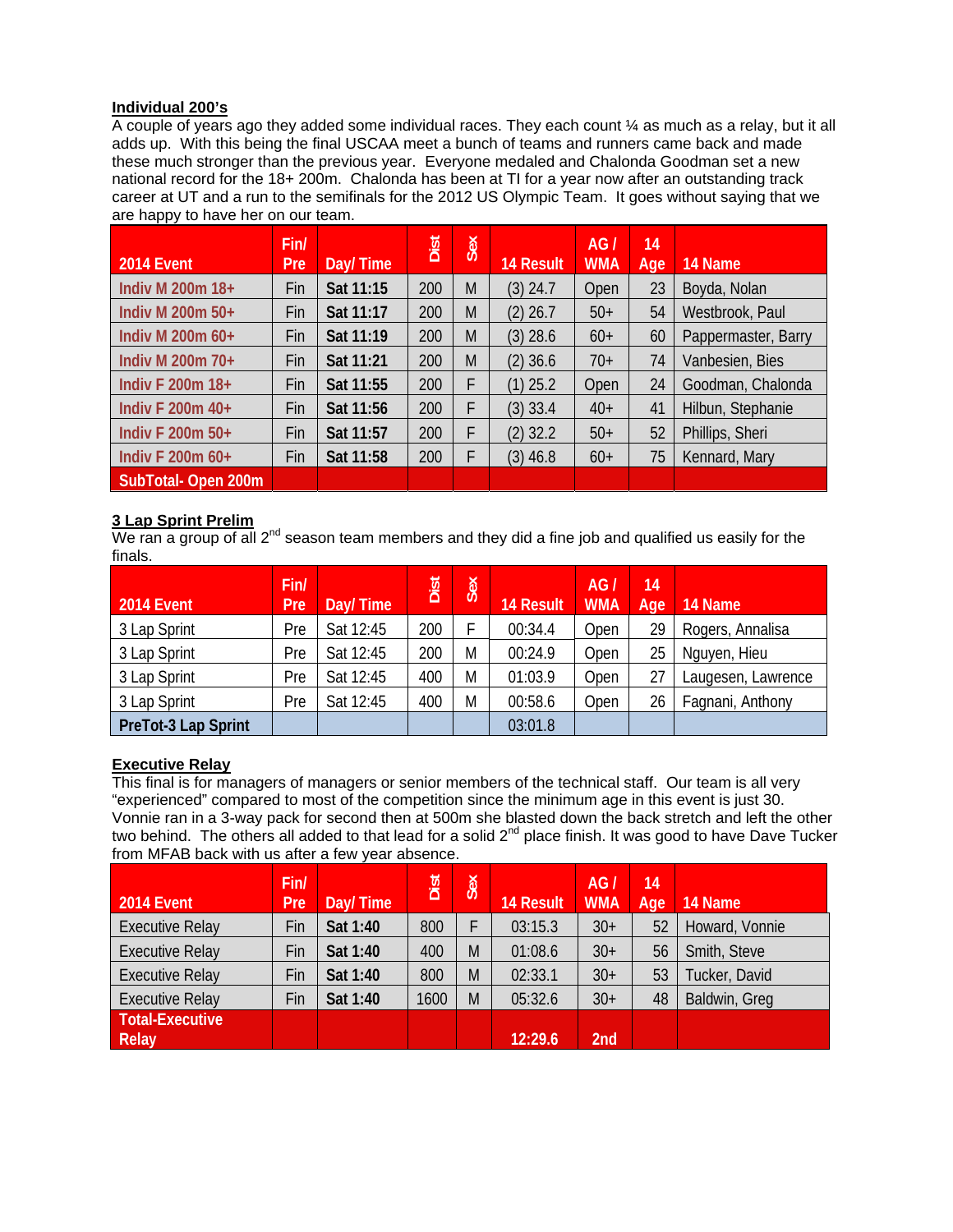#### **4x200 Prelim**

Good running and handoffs. Kaitlyn was so confident that she didn't cut in and ran a wider curve and longer distance than needed. No problem though – we were in the finals.

| <b>2014 Event</b>    | Fin/<br>Pre | Day/Time | Dist | Sex | <b>14 Result</b> | AG/<br><b>WMA</b> | 14<br>Age | 14 Name           |
|----------------------|-------------|----------|------|-----|------------------|-------------------|-----------|-------------------|
| 4 x 200 Relay        | Pre         | Sat 2:00 | 200  | M   | 00:29.7          | $40+$             | 49        | Cirba, Claude     |
| 4 x 200 Relay        | Pre         | Sat 2:00 | 200  | M   | 00:31.6          | $50+$             | 53        | Tucker, David     |
| 4 x 200 Relay        | Pre         | Sat 2:00 | 200  |     | 00:36.3          | Open              | 25        | Gerik, Kaitlyn    |
| 4 x 200 Relay        | Pre         | Sat 2:00 | 200  | M   | 00:26.7          | Open              | 28        | Reynolds, Michael |
| PreTot-4 x 200 Relay |             |          |      |     | 02:04.3          |                   |           |                   |

#### **Distance Relay**

We have no young women on the team willing to run a mile, so Heidi stepped in against some runners half her age and turned in an impressive start. The rest of the team was really solid and got us close, but not quite enough for Stefan to turn it on and go after the GE guy. This is a long event. Rookie Brian Kilberg is a summer intern at TI. David Ericson returned as an alumni after a 14 year absence.

| <b>2014 Event</b>     | Fin/<br>Pre | Day/Time | Dist | Sex | <b>14 Result</b> | AG <sub>I</sub><br><b>WMA</b> | 14<br>Age | 14 Name         |
|-----------------------|-------------|----------|------|-----|------------------|-------------------------------|-----------|-----------------|
| <b>Distance Relay</b> | Fin         | Sat 2:10 | 1600 | F   | 06:29.1          | Open                          | 53        | McCauley, Heidi |
| <b>Distance Relay</b> | Fin         | Sat 2:10 | 800  | M   | 02:14.1          | Open                          | 31        | Jorio, Ismail   |
| <b>Distance Relay</b> | Fin         | Sat 2:10 | 1600 | M   | 05:21.0          | $40+$                         | 49        | Ericson, David  |
| <b>Distance Relay</b> | Fin         | Sat 2:10 | 1600 | M   | 05:08.0          | Open                          | 22        | Kilberg, Brian  |
| <b>Distance Relay</b> | Fin         | Sat 2:10 | 3200 | M   | 10:47.0          | Open                          | 33        | Herzer, Stefan  |
| Total-Distance Relay  |             |          |      |     | 29:59.2          | 2nd                           |           |                 |

#### **Individual 400m**

We were very consistent and grabbed four  $2^{nd}$  places in this set of individual 400m races. Rookie Damian Lewis had his 400 down under 56 until a hamstring injury slowed him a month ago. He still held on for a silver. Beth ran down with the younger girls and beat all but one of them.

| 2014 Event         | Fin/<br>Pre | Day/Time | Dist | Sex | <b>14 Result</b> | AG/<br><b>WMA</b> | 14<br>Age | 14 Name        |
|--------------------|-------------|----------|------|-----|------------------|-------------------|-----------|----------------|
| Indiv M 400m 30+   | Fin         | Sat 2:50 | 400  | M   | $(2)$ 62.0       | $30+$             | 36        | Lewis, Damian  |
| Indiv M 400m 40+   | Fin         | Sat 2:55 | 400  | M   | $(2)$ 56.4       | $40+$             | 46        | Grant, Chris   |
| Indiv F 400m 30+   | Fin         | Sat 3:15 | 400  |     | (2) 1:13.3       | $30+$             | 33        | Harmsen, Sara  |
| Indiv F 400m 40+   | Fin         | Sat 3:20 | 400  |     | (2) 1:13.4       | $40+$             | 50        | Michalak, Beth |
| SubTotal-Open 400m |             |          |      |     |                  |                   |           |                |

#### **Senior's Relay Prelim**

Again, good running to qualify us for finals. David Cannon was the only one who got a little too excited about the prelims and ran way too fast. It was his first year back since 1992, so I can understand how he might get carried away a bit. He last ran with us before one of our new team members was even born. And Cynthia, who is always so helpful with team travel and grocery runs for us, got to jump in and run.

| <b>2014 Event</b>               | Fin/<br>Pre | Day/Time | Dist | Sex | <b>14 Result</b> | AGI<br><b>WMA</b> | $\overline{14}$<br>Age | 14 Name           |
|---------------------------------|-------------|----------|------|-----|------------------|-------------------|------------------------|-------------------|
| Senior's Relay                  | Pre         | Sat 3:40 | 200  | M/F | 00:37.0          | $60+$             | 72                     | King, Rio         |
| Senior's Relay                  | Pre         | Sat 3:40 | 400  | M   | 01:02.8          | $50+$             | 50                     | Cannon, David     |
| Senior's Relay                  | Pre         | Sat 3:40 | 200  | F   | 00:39.6          | $50+$             | 55                     | Samilton, Cynthia |
| Senior's Relay                  | Pre         | Sat 3:40 | 600  | M   | 01:54.9          | $50+$             | 53                     | Pearson, Mark     |
| Senior's Relay                  | Pre         | Sat 3:40 | 400  | M   | 01:10.0          | $50+$             | 56                     | Smith, Steve      |
| <b>PreTot-Senior's</b><br>Relay |             |          |      |     | 05:24.3          |                   |                        |                   |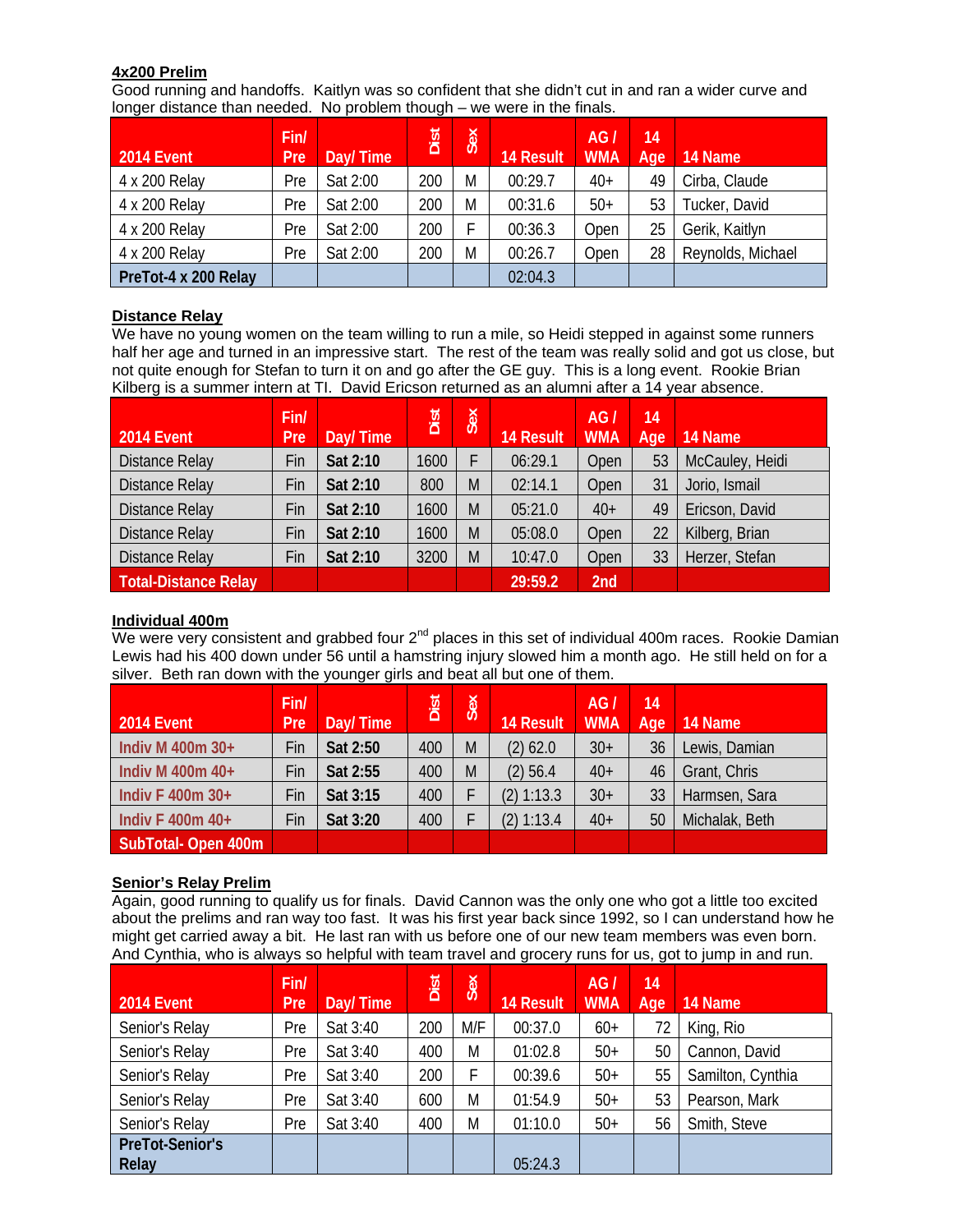# **Submaster's Sprint Prelim**

Nice work by this group qualifying us for finals. Rookie Stephen Smith is coming back to track running after many years and had some great improvement over the training season. Next year he'll make even more gains.

| <b>2014 Event</b>        | Fin/<br>Pre | Day/Time | Dist | Sex | <b>14 Result</b> | AGI<br><b>WMA</b> | 14<br>Age | 14 Name         |
|--------------------------|-------------|----------|------|-----|------------------|-------------------|-----------|-----------------|
| <b>Submasters Sprint</b> | Pre         | Sat 4:05 | 200  | F   | 00:34.7          | $30+$             | 51        | Foliver, Robin  |
| <b>Submasters Sprint</b> | Pre         | Sat 4:05 | 200  | M   | 00:27.5          | 35/30             | 37        | Williams, Scott |
| <b>Submasters Sprint</b> | Pre         | Sat 4:05 | 400  | M   | 01:03.0          | 35/30             | 36        | Fulce, Mitchell |
| <b>Submasters Sprint</b> | Pre         | Sat 4:05 | 800  | M   | 02:20.4          | 30/35             | 32        | Smith, Stephen  |
| <b>PreTot-Submast</b>    |             |          |      |     |                  |                   |           |                 |
| <b>Sprint</b>            |             |          |      |     | 04:25.6          |                   |           |                 |

# **Sprint Relay Prelim**

Janet got to join us on the track and did great. Rookie Lauren Sykes finally had a breakthrough and earned a spot in the final the next day. John Griffith worked very hard in the final month to make the team and had a breakthrough 400m run as well. Anthony, a true team player, ran his  $2^{nd}$  prelim of the day. Steve Smith was also a prelim workhorse for us after he ran the Executive final.

| 2014 Event                 | Fin/<br>Pre | Day/Time | Dist | Sex | <b>14 Result</b> | AG/<br><b>WMA</b> | 14<br>Age | 14 Name          |
|----------------------------|-------------|----------|------|-----|------------------|-------------------|-----------|------------------|
| <b>Sprint Relay</b>        | Pre         | Sat 4:40 | 200  | F   | 00:33.3          | $30+$             | 32        | McCaskill, Janet |
| <b>Sprint Relay</b>        | Pre         | Sat 4:40 | 200  |     | 00:30.9          | Open              | 29        | Sykes, Lauren    |
| <b>Sprint Relay</b>        | Pre         | Sat 4:40 | 400  | M   | 00:58.9          | Open              | 27        | Griffith, John   |
| <b>Sprint Relay</b>        | Pre         | Sat 4:40 | 400  | M   | 01:00.6          | Open              | 26        | Fagnani, Anthony |
| <b>Sprint Relay</b>        | Pre         | Sat 4:40 | 200  | M   | 00:31.6          | $40+$             | 56        | Smith, Steve     |
| <b>Sprint Relay</b>        | Pre         | Sat 4:40 | 200  | M   | 00:25.0          | Open              | 25        | Nguyen, Hieu     |
| <b>PreTot-Sprint Relay</b> |             |          |      |     | 04:00.3          |                   |           |                  |

Day one wrapped up with all good news. We qualified for all finals and almost everyone was healthy.

# **Sun, Jul 14th**

#### **10K Team Road Race**

This is a complex meet and trying to place the right people in the right slot is always a bit of art and science. Based on the 5K road results we had planned to sub Steffan for Brian so Brian could rest for the mile and Masters. We thought about putting Brain back in but decided to go with the lineup. GE edged us for  $1<sup>st</sup>$ , though resting Brian paid off later in the day - twice.

| <b>2014 Event</b> | Fin/<br><b>Pre</b> | Day/Time | Dist       | Sex | <b>14 Result</b> | AG/<br><b>WMA</b> | 14<br>Age | 14 Name         |
|-------------------|--------------------|----------|------------|-----|------------------|-------------------|-----------|-----------------|
| Men's 10K         | Fin                | Sun 7:00 | <b>10K</b> | M   | 36:18            |                   | 33        | Herzer, Stefan  |
| Men's 10K         | Fin                | Sun 7:00 | <b>10K</b> | M   | 44:28            | 78.5              | 65        | Ward, Trevor    |
| Men's 10K         | Fin                | Sun 7:00 | <b>10K</b> | M   | 48:57            | 79.2              | 74        | Vanbesien, Bies |
| Men's 10K         | Fin                | Sun 7:00 | <b>10K</b> | M   | 40:43            | 77.3              | 53        | Pearson, Mark   |
| Men's 10K         | Fin                | Sun 7:00 | <b>10K</b> | M   | 40:30            | 75.2              | 49        | Ericson, David  |
| Men's 10K         | Fin                | Sun 7:00 | <b>10K</b> | M   | 44:12            | 76.2              | 61        | Hull, Chuck     |
| Men's 10K         | Fin                | Sun 7:00 | <b>10K</b> | M   | 43:51            |                   | 53        | Tucker, David   |
| Men's 10K         | Fin                | Sun 7:00 | <b>10K</b> | M   | 48:43            |                   | 36        | Fulce, Mitchell |
| Total-Men's 10K   |                    |          |            |     |                  | 2nd               |           | 386.4           |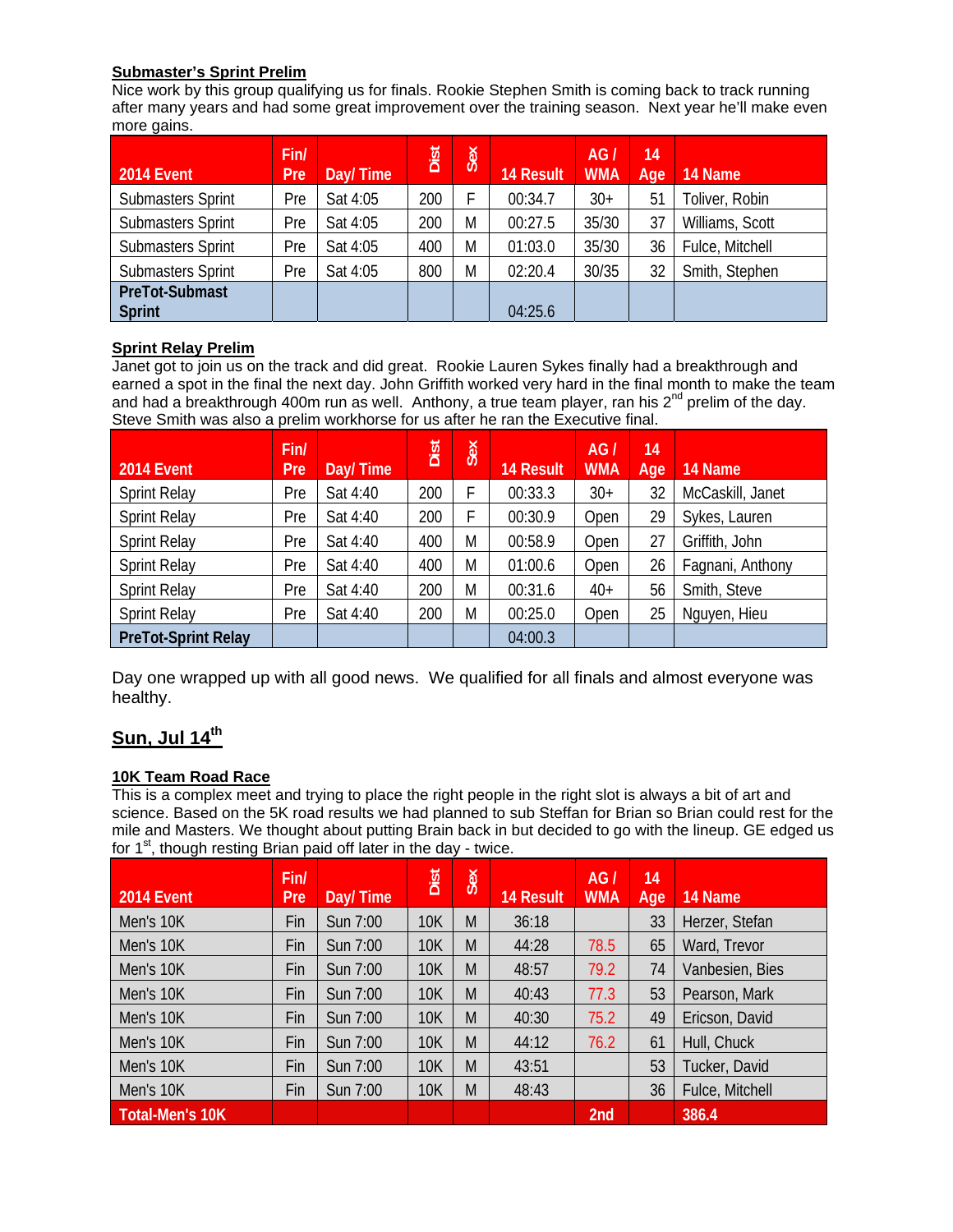With Terry going down in the final weeks we were low on women road racers. My original plan was to run Kennard only in the 5K and Salter only in the 10K. Because of the situation they both had to run both of them. Mary Kennard was featured in the **Dallas Morning News** a few weeks ago when she turned 75 and it's easy to see why she is such a role model. Her toughness and determination kept her going when it seemed that she was spent. I almost pulled her out about halfway, but she just kept plugging away and it helped the women take  $2^{nd}$  place by a narrow margin.

| <b>2014 Event</b> | Fin/<br>Pre | Day/Time | Dist       | Sex | <b>14 Result</b> | AG/<br><b>WMA</b> | 14<br>Age | 14 Name          |
|-------------------|-------------|----------|------------|-----|------------------|-------------------|-----------|------------------|
| Women's 10K       | Fin         | Sun 7:00 | 10K        | F.  | 49:26            | 72.2              | 53        | McCauley, Heidi  |
| Women's 10K       | Fin         | Sun 7:02 | <b>10K</b> |     | 1:19.4           | 62.4              | 75        | Kennard, Mary    |
| Women's 10K       | Fin         | Sun 7:03 | <b>10K</b> |     | 58:48            | 64.8              | 58        | Sulser, Dianna   |
| Women's 10K       | Fin         | Sun 7:00 | <b>10K</b> |     | 1:10.6           | 66.5              | 72        | Salter, Mary     |
| Women's 10K       | Fin         | Sun 7:00 | <b>10K</b> |     | 58:04            |                   | 32        | McCaskill, Janet |
| Total-Women's 10K |             |          |            |     |                  | 2nd               |           | 265.9            |

#### **Kids Race**

It doesn't count for team points, but the kids race is always fun to watch. I think a couple of companies were even seen recruiting.

#### **4x100 Final**

We had the fastest team, but just like 2012 and 2013 a handoff cost us the gold. This time the final exchange just didn't happen and we went out of the zone for a DQ. Too bad, as TI and GE were neck and neck going into that final handoff.

| 2014 Event          | Fin/<br>Pre | Day/Time  | Dist | Sex | 14 Result | AG/<br><b>WMA</b> | 14<br>Age | 14 Name           |
|---------------------|-------------|-----------|------|-----|-----------|-------------------|-----------|-------------------|
| 4 x 100 Relay       | Fin         | Sun 10:50 | 100  |     | 16.1      | $40+$             | 52        | Phillips, Sheri   |
| 4 x 100 Relay       | Fin         | Sun 10:50 | 100  |     | 11.4      | Open              | 24        | Goodman, Chalonda |
| 4 x 100 Relay       | Fin         | Sun 10:50 | 100  | M   | 11.6      | $40+$             | 42        | Sarpong, Benjamin |
| 4 x 100 Relay       | Fin         | Sun 10:50 | 100  | M   | dq        | Open              | 25        | Roberson, Todd    |
| Total-4 x 100 Relay |             |           |      |     |           | dnf               |           |                   |

#### **Women's 800 Team Race**

We didn't have enough females to think about fielding a team. Rookies Lexi and Katie were coming on strong, but I needed them in other events.

#### **Men's Mile**

One of the two has to be over 40. I knew there was no one over 40 who could hang with Brian Schmidt and this year we had a young team member to pair with him. They both ran well and beat GE by 12 seconds. Brian is the hardest working guy on the team so it was great to see him get this win. Donald was healthy this year and running very well too.

| 2014 Event       | Fin/<br>Pre' | Day/Time  | Dist | Sex | <b>14 Result</b> | AG/<br><b>WMA</b> | 14<br>Age | 14 Name          |
|------------------|--------------|-----------|------|-----|------------------|-------------------|-----------|------------------|
| Men's Mile Team  | Fin          | Sun 11:05 | 1600 | M   | 04:48.0          | Open              | 23        | Matthews, Donald |
| Men's Mile Team  | Fin          | Sun 11:05 | 1600 | M   | 04:52.0          | $40+$             | 45        | Schmidt, Brian   |
| Total-Men's Mile |              |           |      |     | 09:40.0          | 1st               |           |                  |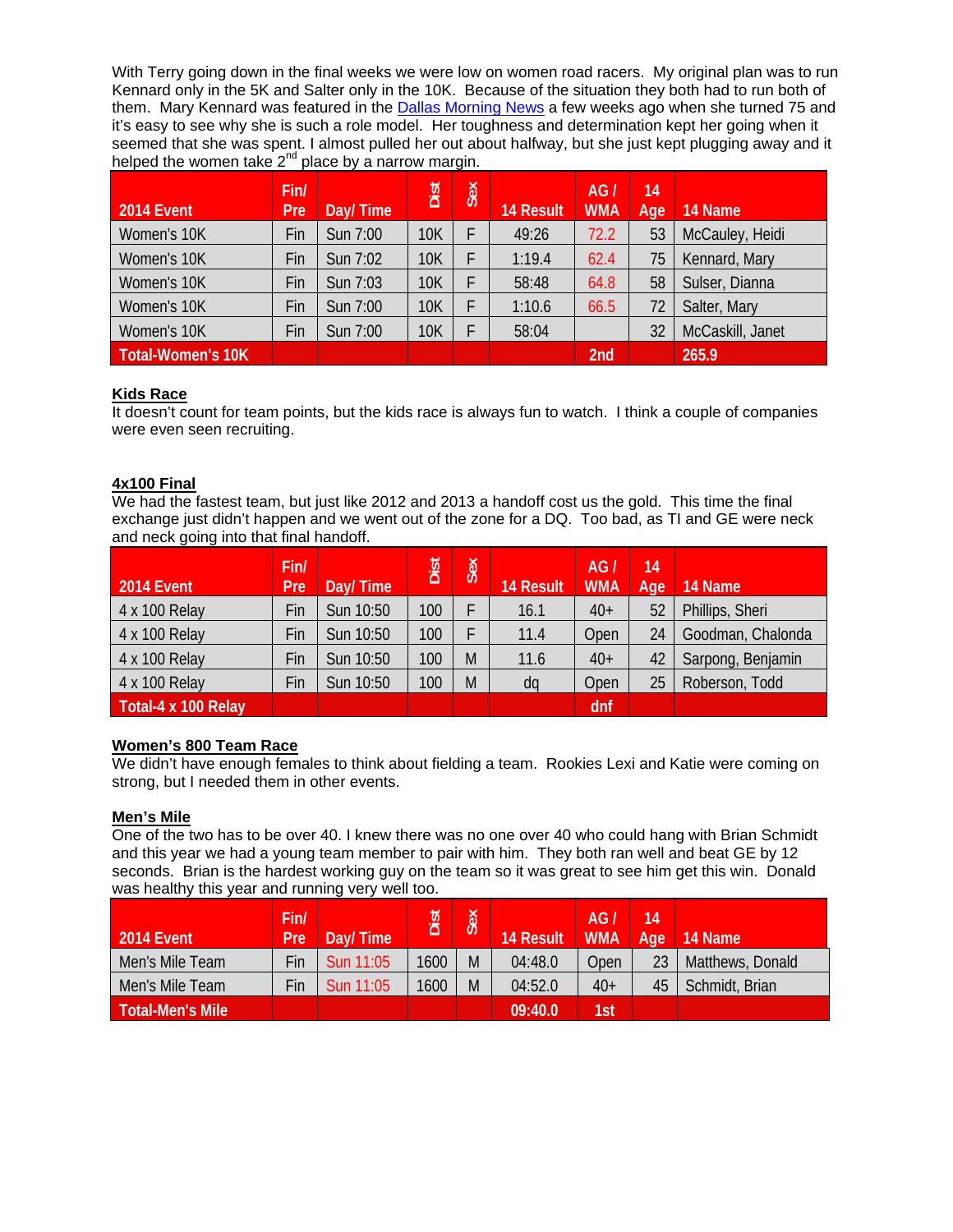# **Senior's Relay**

We had several people turn a new age group, so I knew our chances were good. On paper we were within a ½ second of the winning time from 2013. I was running anchor and looked over and saw the AT&T anchor who had won silver at the world masters track championship last year. Yikes! However, he was battling a tight hamstring, so I knew we had a chance. Then my teammates wrote a script like a Hollywood movie. There were great battles on every leg and TI and AT&T emerged together at the 600m leg. Luke ran an amazing 600m (WMA of 90, which is world class) with a surge at the end to give me a cushion. Luke was wearing his magical Happy Holidays socks – seriously.

I had decided that the last thing I wanted was to give AT&T any hope so I took the first 200 out very fast. I hoped AT&T would start worrying about holding 2<sup>nd</sup> instead of taking 1<sup>st</sup>. It worked as I was up by about 30 meters at the 250m point. I fought the lactic acid off and we won by 4 seconds. Later I learned that we set the new national record for the Senior's Relay by over a second. A storybook way to end my 30 years of USCAA National Meets thanks to my fabulous teammates.

| <b>2014 Event</b>           | Fin/<br>Pre | Day/Time  | Dist | Sex | <b>14 Result</b> | AGI<br><b>WMA</b> | 14<br>Age | 14 Name             |
|-----------------------------|-------------|-----------|------|-----|------------------|-------------------|-----------|---------------------|
| Senior's Relay              | Fin         | Sun 11:25 | 200  | M   | 00:28.3          | $60+$             | 60        | Pappermaster, Barry |
| Senior's Relay              | Fin         | Sun 11:25 | 400  | M   | 01:01.3          | $50+$             | 50        | Cannon, David       |
| Senior's Relay              | Fin         | Sun 11:25 | 200  |     | 00:34.2          | $50+$             | 52        | Phillips, Sheri     |
| Senior's Relay              | Fin         | Sun 11:25 | 600  | M   | 01:32.1          | $50+$             | 50        | Luo, Luke           |
| Senior's Relay              | Fin         | Sun 11:25 | 400  | M   | 01:01.8          | $50+$             | 54        | Westbrook, Paul     |
| <b>Total-Senior's Relay</b> |             |           |      |     | 04:37.7          | 1st               |           | new national record |

#### **3-Lap Sprint**

We knew Chalonda would give us a big lead, but we just haven't had any top notch 400m males out this year. I tapped Nolan and Todd and they both ran their best 400m runs of the year by far, but we fell just a bit short of GE who had a sub 50 second anchor. Rookie Rashon looked very good too.

| 2014 Event                | Fin/<br>Pre | Day/Time  | Dist | Sex | <b>14 Result</b> | AG <sub>1</sub><br><b>WMA</b> | 14<br>Age | 14 Name           |
|---------------------------|-------------|-----------|------|-----|------------------|-------------------------------|-----------|-------------------|
| 3 Lap Sprint              | Fin         | Sun 11:45 | 200  |     | 00:24.6          | Open                          | 26        | Hogan, Rashon     |
| 3 Lap Sprint              | Fin         | Sun 11:45 | 200  | M   | 00:24.1          | Open                          | 24        | Goodman, Chalonda |
| 3 Lap Sprint              | Fin         | Sun 11:45 | 400  | M   | 00:53.8          | Open                          | 23        | Boyda, Nolan      |
| 3 Lap Sprint              | Fin         | Sun 11:45 | 400  | M   | 00:53.1          | Open                          | 25        | Roberson, Todd    |
| <b>Total-3 Lap Sprint</b> |             |           |      |     | 02:35.6          | 2nd                           |           |                   |

#### **4x200 Relay**

Benjamin got us off to a good start, but Russ's hamstring pulled and he bravely held on to give us a chance at a medal. Chalonda took us from  $4<sup>th</sup>$  to  $2<sup>nd</sup>$  with a great leg and Rashon ran his best of the year to solidify the silver. GE was stacked and even a healthy Russ may not have been enough.

| <b>2014 Event</b>   | Fin/<br>Pre | Day/Time  | Dist | Sex | <b>14 Result</b> | AG <sub>1</sub><br><b>WMA</b> | 14<br>Age | 14 Name           |
|---------------------|-------------|-----------|------|-----|------------------|-------------------------------|-----------|-------------------|
| 4 x 200 Relay       | Fin         | Sun 12:55 | 200  | M   | 00:26.5          | $40+$                         | 42        | Sarpong, Benjamin |
| 4 x 200 Relay       | Fin         | Sun 12:55 | 200  | M   | 00:30.5          | $50+$                         | 59        | Haschke, Russell  |
| 4 x 200 Relay       | Fin         | Sun 12:55 | 200  |     | 00:24.8          | Open                          | 24        | Goodman, Chalonda |
| 4 x 200 Relay       | Fin         | Sun 12:55 | 200  | M   | 00:23.3          | Open                          | 26        | Hogan, Rashon     |
| Total-4 x 200 Relay |             |           |      |     | 01:45.1          | 2nd                           |           |                   |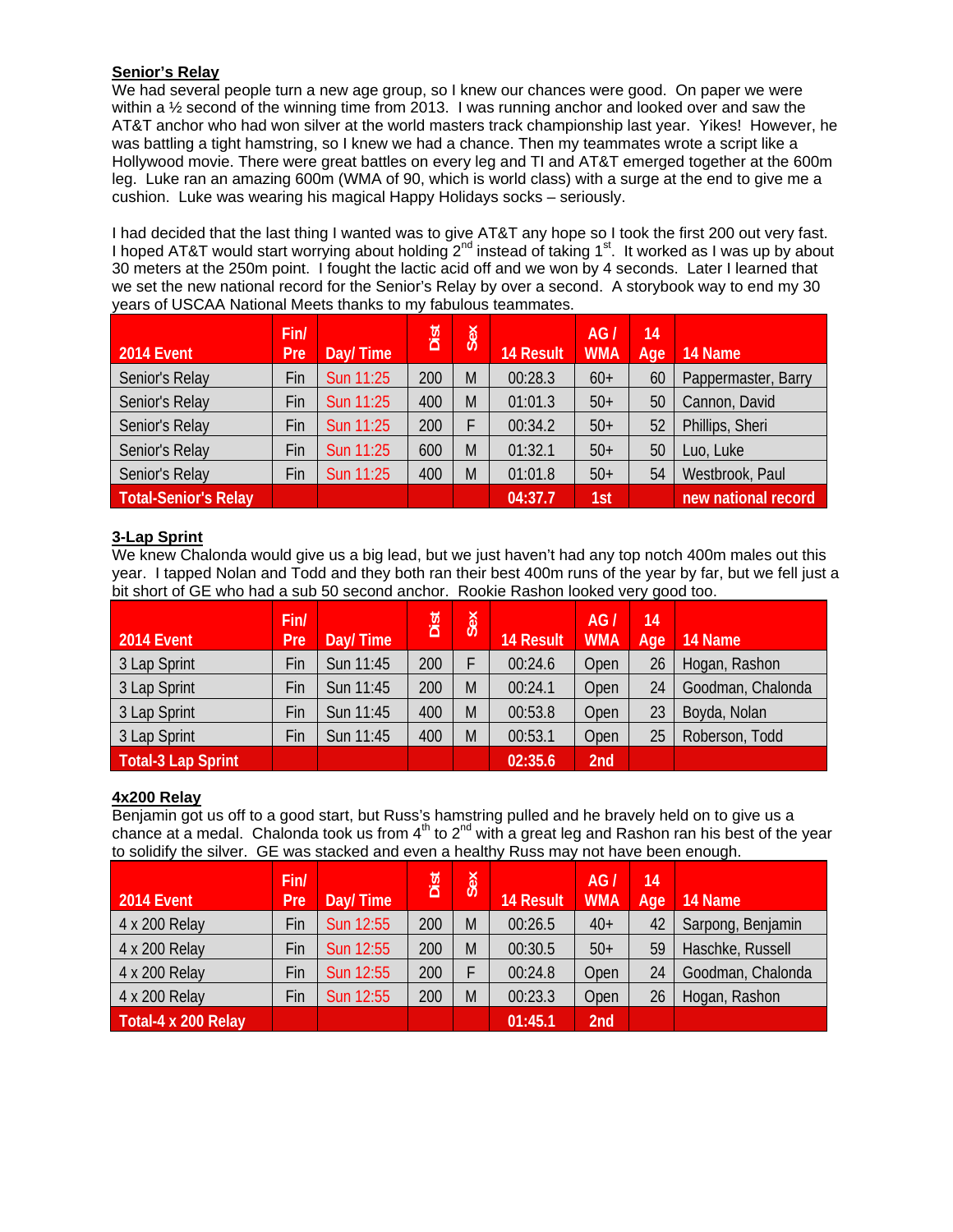#### **President's Relay**

This is for VP's or their direct reports and for TI Fellows. We had a good team and Heidi and Rick set up Greg perfectly. Greg got the baton just behind the GE runner and he pulled up behind him for the 2 laps. Coming out of the final curve Greg kicked and pulled ahead down the home stretch for the win. The victory was even sweeter when I later heard that the GE anchor was telling his teammate that he would beat us while Greg was standing right there. Also, we were the only team to have a female member running.

| 2014 Event              | Fin/<br>Pre | Day/Time | Dist | Sex | <b>14 Result</b> | AG<br><b>WMA</b> | $\overline{14}$<br>Age | 14 Name       |
|-------------------------|-------------|----------|------|-----|------------------|------------------|------------------------|---------------|
| Presidents Relay        | Fin         | Sun 1:15 | 200  | M/F | 00:38.0          | $30+$            | 51                     | Nagel, Heidi  |
| Presidents Relay        | Fin         | Sun 1:15 | 400  | M/F | 01:08.4          | $30+$            | 49                     | Oden, Rick    |
| Presidents Relay        | Fin         | Sun 1:15 | 800  | M/F | 02:20.9          | $30+$            | 48                     | Baldwin, Greg |
| <b>Total-Presidents</b> |             |          |      |     |                  |                  |                        |               |
| Relay                   |             |          |      |     | 04:07.3          | 1st              |                        |               |

#### **Women's Relay**

Katie and Lexi are two very promising rookies and made great strides in just a short time. Katie's sport is soccer and Lexi is a swimmer. Now they are both track & field athletes. The always reliable Beth Michalak rounded out a solid team that took  $2^{nd}$  place.

| 2014 Event                 | Fin/<br><b>Pre</b> | Day/Time        | Dist | Sex | <b>14 Result</b> | AG <sub>1</sub><br><b>WMA</b> | 14<br>Age | 14 Name          |
|----------------------------|--------------------|-----------------|------|-----|------------------|-------------------------------|-----------|------------------|
| Women's Relay              | Fin                | <b>Sun 1:25</b> | 800  |     | 02:40.5          | $Op/40+$                      | 24        | Cummiskey, Katie |
| Women's Relay              | Fin                | <b>Sun 1:25</b> | 400  |     | 01:15.6          | $40+ /Op$                     | 50        | Michalak, Beth   |
| Women's Relay              | Fin                | <b>Sun 1:25</b> | 400  |     | 01:10.7          | $Op/40+$                      | 22        | Farrar, Lexi     |
| <b>Total-Women's Relay</b> |                    |                 |      |     | 05:06.8          | 2nd                           | 96        |                  |

### **Submaster's Sprint**

Brandy ran lights out from the blocks and Claude subbed in after Damian's sore hamstring kept him out. Claude to Scott was one of the best handoffs I saw all day. Ismail finished it off for a solid  $2^{nd}$  place.

| <b>2014 Event</b>        | Fin/<br>Pre | Day/Time | Dist | Sex | <b>14 Result</b> | AGI<br><b>WMA</b> | 14<br>Age | 14 Name         |
|--------------------------|-------------|----------|------|-----|------------------|-------------------|-----------|-----------------|
| <b>Submasters Sprint</b> | Fin         | Sun 1:35 | 200  |     | 00:29.8          | $30+$             | 37        | Burton, Brandy  |
| <b>Submasters Sprint</b> | Fin         | Sun 1:35 | 200  | M   | 00:27.3          | 35/30             | 49        | Cirba, Claude   |
| <b>Submasters Sprint</b> | Fin         | Sun 1:35 | 400  | M   | 01:02.3          | 35/30             | 37        | Williams, Scott |
| <b>Submasters Sprint</b> | Fin         | Sun 1:35 | 800  | M   | 02:15.5          | 30/35             | 31        | Jorio, Ismail   |
| Total-Submast Sprint     |             |          |      |     | 04:14.9          | 2nd               |           |                 |

# **Pyramid Relay**

We had super rookies Lexi and Katie on the bookends of this one and a solid set of guys in the middle. Lexi had another breakthrough and Eric turned in his best 800 this season. Donald really kicked in his final stretch and put Alvin in a comfortable  $2^{nd}$  place where he easily held it. Katie set her personal best 400 to close out a  $2^{nd}$  place win.

| <b>2014 Event</b>          | Fin/<br>Pre | Day/Time | Dist | Sex | <b>14 Result</b> | AGI<br><b>WMA</b> | 14<br>Age | 14 Name          |
|----------------------------|-------------|----------|------|-----|------------------|-------------------|-----------|------------------|
| <b>Pyramid Relay</b>       | Fin         | Sun 3:05 | 400  | F   | 01:09.2          | Open              | 22        | Farrar, Lexi     |
| <b>Pyramid Relay</b>       | Fin         | Sun 3:05 | 800  | M   | 02:13.5          | Open              | 31        | Southard, Eric   |
| <b>Pyramid Relay</b>       | Fin         | Sun 3:05 | 1200 | M   | 03:35.3          | Open              | 23        | Matthews, Donald |
| <b>Pyramid Relay</b>       | Fin         | Sun 3:05 | 800  | M   | 02:22.0          | Open              | 31        | Hathaway, Alvin  |
| <b>Pyramid Relay</b>       | Fin         | Sun 3:05 | 400  | F   | 01:08.8          | Open              | 24        | Cummiskey, Katie |
| <b>Total-Pyramid Relay</b> |             |          |      |     | 10:28.8          | 2nd               |           |                  |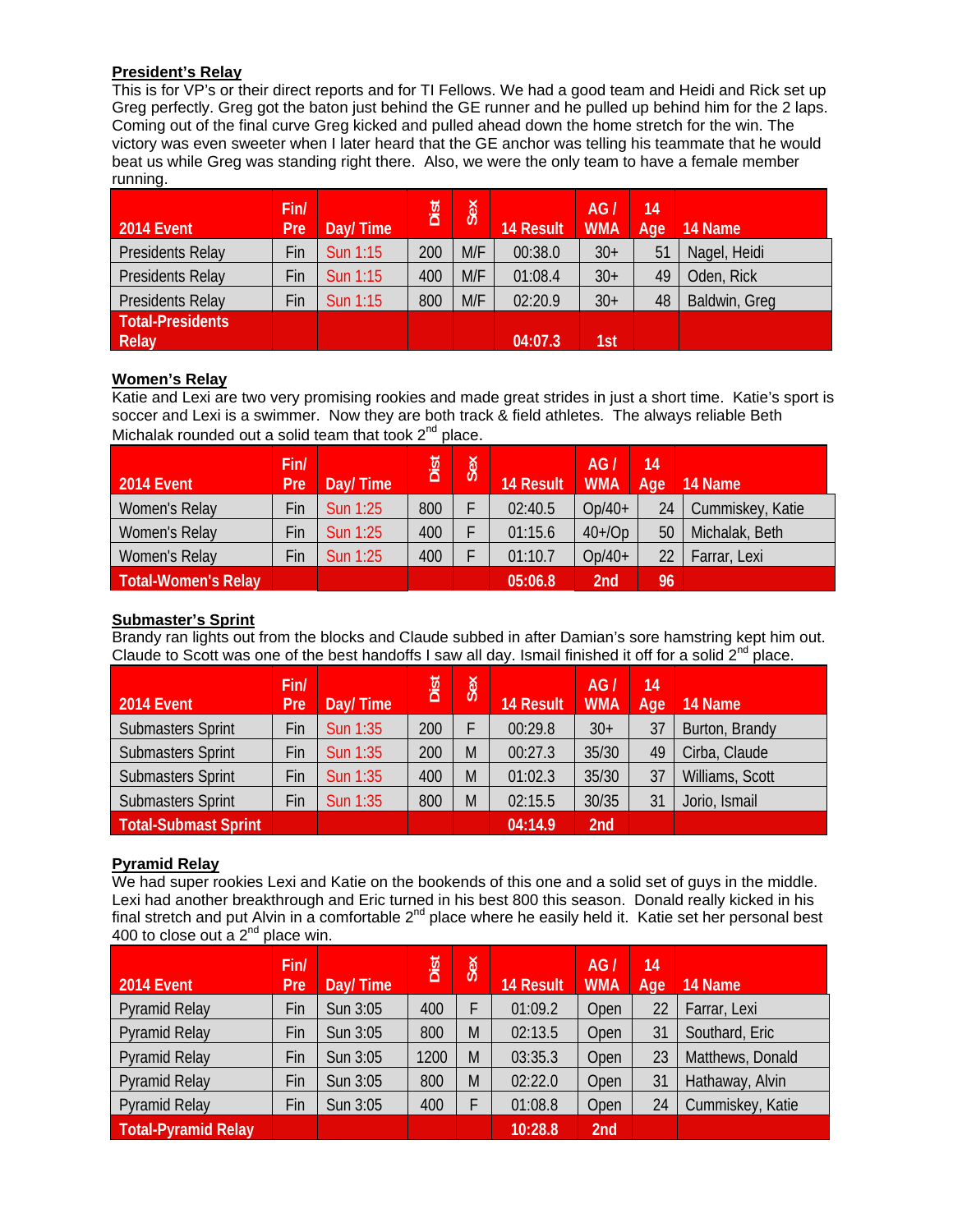#### **Master's Relay**

We won this last year and knew the others would be coming after us. This is one of the reasons I kept Brian out of the 10K, so I hoped he would make my decision look good. And he did. Chris fought off an Achilles issue for a great 400m leg and then Luke was back with those Happy Holidays socks. He stalked the other runner a bit, and then kicked us up into the lead. Stephanie gave us a good scare by rocketing out for the handoff and just getting it inside the zone, but she held the lead and gave Claude enough cushion to hold off a very fast GE anchor for the win. Claude thrust his arms in the air as he crossed the finish line.

| 2014 Event                 | Fin/<br>Pre | Day/Time | Dist | Sex | <b>14 Result</b> | AG/<br><b>WMA</b> | 14<br>Age | 14 Name           |
|----------------------------|-------------|----------|------|-----|------------------|-------------------|-----------|-------------------|
| <b>Masters Relay</b>       | Fin         | Sun 3:20 | 800  | M   | 02:18.5          | 40/50             | 45        | Schmidt, Brian    |
| <b>Masters Relay</b>       | Fin         | Sun 3:20 | 400  | M   | 00:56.8          | 40/50             | 46        | Grant, Chris      |
| <b>Masters Relay</b>       | Fin         | Sun 3:20 | 800  | M   | 02:16.1          | 40/50             | 50        | Luo, Luke         |
| <b>Masters Relay</b>       | Fin         | Sun 3:20 | 200  |     | 00:33.2          | $40+$             | 41        | Hilbun, Stephanie |
| <b>Masters Relay</b>       | Fin         | Sun 3:20 | 200  | M   | 00:27.2          | 50/40             | 49        | Cirba, Claude     |
| <b>Total-Masters Relay</b> |             |          |      |     | 06:31.8          | 1st               |           |                   |

#### **Sprint Relay**

Brandy ran great again and Laruen ran her first final. The 400m guys were pretty spent. Ben filled in for the previously wounded Russ and Michael Brantley ran his first event as the very last leg of the very last race of the USCAA nationals – nice patience, and nice running. GE was way out front and we were just behind Exxon.

| 2014 Event                | Fin/<br><b>Pre</b> | Day/Time | Dist | Sex | <b>14 Result</b> | AG/<br><b>WMA</b> | 14<br>Age | 14 Name           |
|---------------------------|--------------------|----------|------|-----|------------------|-------------------|-----------|-------------------|
| <b>Sprint Relay</b>       | Fin                | Sun 3:45 | 200  |     | 00:29.0          | $30+$             | 37        | Burton, Brandy    |
| <b>Sprint Relay</b>       | Fin                | Sun 3:45 | 200  |     | 00:31.1          | Open              | 29        | Sykes, Lauren     |
| <b>Sprint Relay</b>       | Fin                | Sun 3:45 | 400  | M   | 00:56.7          | Open              | 23        | Boyda, Nolan      |
| <b>Sprint Relay</b>       | Fin                | Sun 3:45 | 400  | M   | 00:57.7          | Open              | 28        | Reynolds, Michael |
| <b>Sprint Relay</b>       | Fin                | Sun 3:45 | 200  | M   | 00:25.9          | $40+$             | 42        | Sarpong, Benjamin |
| <b>Sprint Relay</b>       | Fin                | Sun 3:45 | 200  | M   | 00:24.2          | Open              | 24        | Brantley, Michael |
| <b>Total-Sprint Relay</b> |                    |          |      |     | 03:44.6          | 3rd               |           |                   |

#### **Long Jump**

Sheri and Rick were jumping again this year and I had already worn Sheri down pretty well. There was strong competition and we were just a bit out of 2<sup>nd</sup> place.

| 2014 Event      | Fin/<br><b>Pre</b> | Day/Time       | Dist | Sex | <b>14 Result</b> | AG/<br><b>WMA</b> | 14<br>Age | 14 Name         |
|-----------------|--------------------|----------------|------|-----|------------------|-------------------|-----------|-----------------|
| Long Jump       | Fin                | Sun10:45;12:45 | IJ   | M   | 17'9" / 783      | Any               | 49        | Oden, Rick      |
| Long Jump       | Fin                | Sun10:45;12:45 | IJ   |     | 11'0" / 725      | Any               | 52        | Phillips, Sheri |
| Long Jump       | Fin                | Sun10:45;12:45 | IJ   | M   |                  | Any               | 53        | Tucker, David   |
| Total-Long Jump |                    |                |      |     | 1508             | 3rd               |           |                 |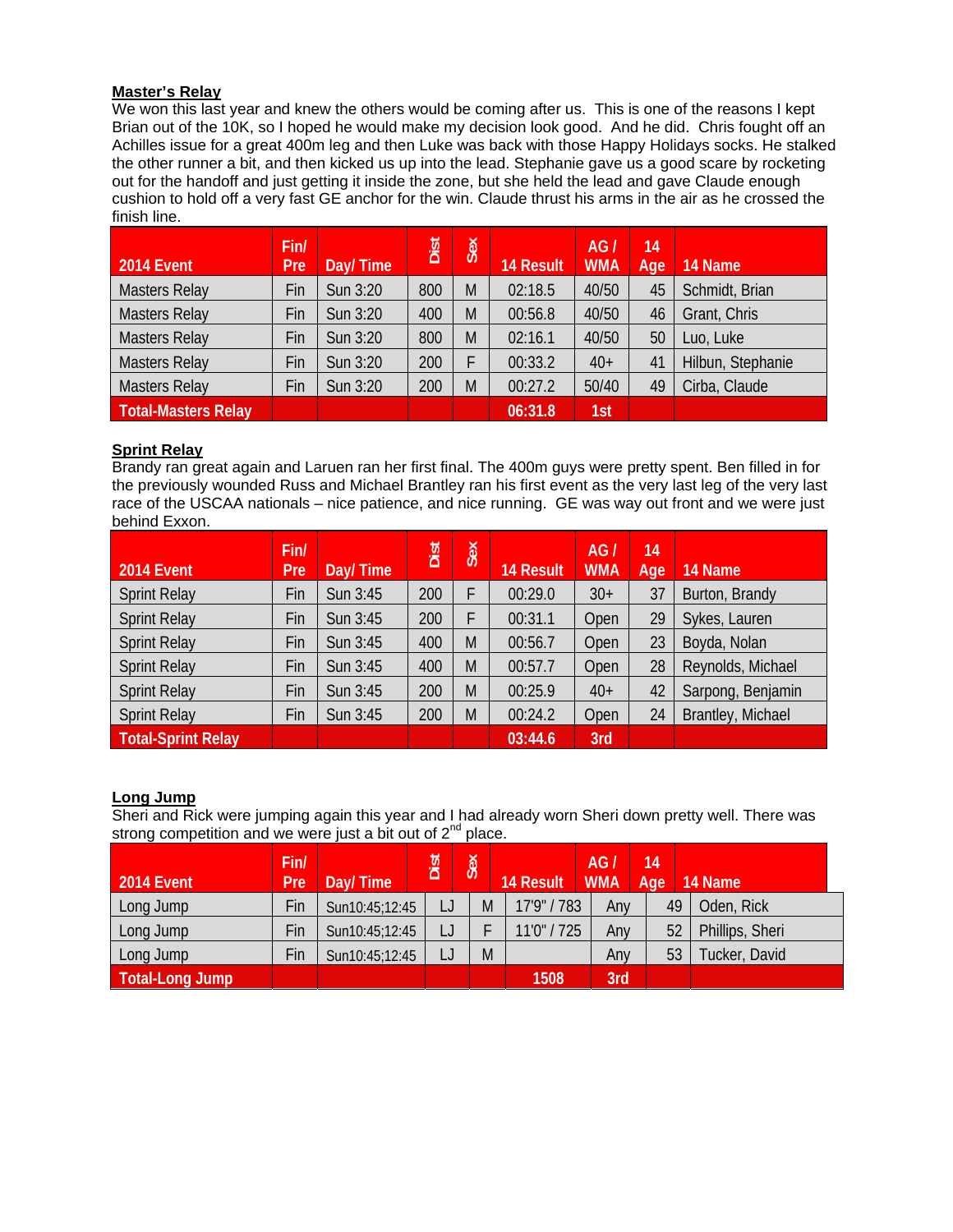**Shot Put** 

Robin and Dave jumped in and took a bronze medal for their efforts.

| 2014 Event                  | Fin/<br>Pre | Day/Time       | Dist | Sex | <b>14 Result</b> | AG/<br><b>WMA</b> | 14<br>Age |      | 14 Name        |
|-----------------------------|-------------|----------------|------|-----|------------------|-------------------|-----------|------|----------------|
| <b>Shot Put Throw</b>       | Fin         | Sun10:45;12:15 | Shot | M   | 30'8"/672        | Any               |           | 51   | Toliver, Robin |
| <b>Shot Put Throw</b>       | Fin         | Sun10:45;12:15 | Shot | M   | /550<br>30'      | Any               |           | 53   | Tucker, David  |
| <b>Shot Put Throw</b>       | Fin         | Sun10:45;12:15 | Shot | M   |                  | Anv               |           | #N/A |                |
| <b>Total-Shot Put Throw</b> |             |                |      |     | 1222             | 3rd               |           |      |                |

# **Overall Results -** http://www.uscaa.org/natls/scoring/2014/?mdID=76

(Raw results with finish photos ‐ http://www.prepcaltrack.com/ATHLETICS/USCAA/2014/USCAA\_CSUSM.htm)

In this final year Boeing returned with a solid team in a few events. Exxon had their good jumpers back. GE had really stocked up on talent (they have 10x as many employees as TI). AT&T was a bit off in a few areas this year, but had some strong individuals in a few events.

We finished with a solid  $2^{nd}$  place overall, well ahead of the  $3^{rd}$  place AT&T. We had to have everyone out and everything go right to catch GE and it didn't happen. Looking back we were about 5 key people short of taking the national title. If Terry hadn't been injured and either Viola had come or Becky wasn't 8.9 months pregnant we would have taken both Women's Road races. Had our throwers come we would have probably taken both throws. And had Lita not been at a wedding I could have split Sheri's load and one more event would have flipped. At that point, a good final handoff on the 4x100 relay would have put us neck and neck with GE for the team title.

But don't fret over what could have been. Remember what was – an incredible weekend of fun, friendship, and fierce competition. Everyone dug deep and gave it their all and heads should all be held high.

We enjoyed our team dinner on Sunday evening, and then we headed back home on Monday afternoon after a great beach visit and a little well earned relaxation time.

 $GE - 741$ TI – 668 AT&T – 588  $Exxon - 584$ Boeing  $-429$ BAH - 254

Each team develops a specific personality. This one displayed youthful exuberance. We were far and away the most spirited group under the team tents.

Finally, thank you to those who work behind the scenes – my co-captain Benjamin Sarpong, travel wizards Dianna Sulser and Cynthia Samilton, and equipment manager Michael Reynolds. And big thanks to the timeless Coach Rio King who can turn anyone who wants to try into a valuable contributor. Thanks to the volunteers and the prelim runners too. Everyone who came out is special. We all have the same work, family, and other challenges as everyone else yet somehow your character, will, and determination won out and got you there. I love this team and what it represents – people selflessly working together for a common goal. You are improving your health and fitness too.

For 2015 with no national meet planned we'll shift our focus to the Houston Regional Meet.

Final team scores on the next page.

Paul Westbrook, Sustainable Development Manager, SMTS, LEED AP Texas Instruments Facilities 214.567.7311 Senior Fellow, US State Dept Energy & Climate Partnership for the Americas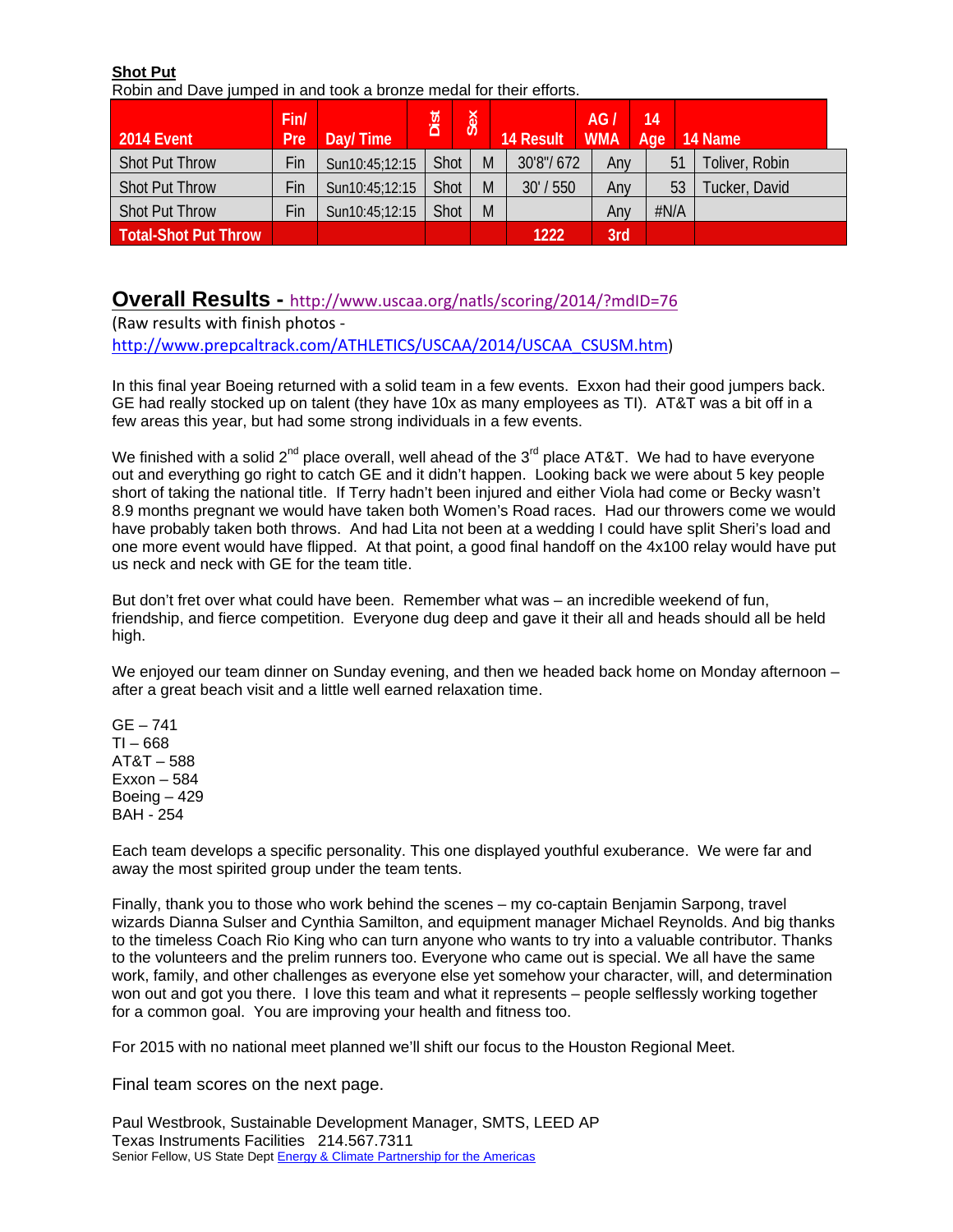|                                  |                     | <b>Place 2014</b>   |                                  |                     |                         |                  |                | Points 2014    |                  |                |                                  |                |
|----------------------------------|---------------------|---------------------|----------------------------------|---------------------|-------------------------|------------------|----------------|----------------|------------------|----------------|----------------------------------|----------------|
| <b>EVENT</b>                     | TI                  | <b>ATT</b>          | <b>GE</b>                        | <b>EXX</b>          | <b>BAH</b>              | Boeing           | TI             | <b>ATT</b>     | <b>GE</b>        | <b>EXX</b>     | <b>BAH</b>                       | Boeing         |
| <b>WOMEN'S 5K</b>                | 3                   | 1                   | $\overline{2}$                   | $\overline{4}$      | 9                       | 5                | 31             | 40             | 34               | 28             | $\Omega$                         | 25             |
| <b>MEN'S 5K</b>                  | 1                   | 3                   | $\overline{2}$                   | 5                   | 9                       | $\overline{4}$   | 40             | 31             | 34               | 25             | $\Omega$                         | 28             |
| <b>SUB-MASTERS DIST</b>          | $\overline{2}$      | 4                   | $\overline{1}$                   | 3                   | 9                       | 5                | 34             | 28             | 40               | 31             | $\Omega$                         | 25             |
| <b>EXECUTIVE RELAY</b>           | $\overline{2}$      | 3                   | 1                                | 9                   | 9                       | $\overline{4}$   | 34             | 31             | 40               | $\overline{0}$ | $\overline{0}$                   | 28             |
| <b>DISTANCE RELAY</b>            | $\overline{2}$      | 9                   | $\overline{1}$                   | 3                   | 9                       | $\overline{9}$   | 34             | $\overline{0}$ | 40               | 31             | $\overline{0}$                   | $\overline{0}$ |
| <b>MEN'S 10K</b>                 | $\overline{2}$      | 3                   | $\overline{1}$                   | 9                   | 9                       | $\overline{4}$   | 34             | 31             | 40               | $\overline{0}$ | $\overline{0}$                   | 28             |
| <b>WOMEN'S 10K</b>               | $\overline{2}$      | 3                   | $\overline{1}$                   | 4                   | 9                       | 5                | 34             | 31             | 40               | 28             | $\overline{0}$                   | 25             |
| 4X100 METER RELAY                | 9                   | 3                   | 1                                | $\overline{2}$      | $\overline{4}$          | 9                | $\mathbf{0}$   | 31             | 40               | 34             | 28                               | $\overline{0}$ |
| <b>WOMEN'S 800M</b>              | $\overline{9}$      | 3                   | $\overline{1}$                   | $\overline{2}$      | 9                       | $\overline{9}$   | $\overline{0}$ | 31             | 40               | 34             | $\Omega$                         | $\overline{0}$ |
| <b>THREE-LAP SPRINT</b>          | $\overline{2}$      | 5                   | $\overline{1}$                   | 3                   | 9                       | $\overline{4}$   | 34             | 25             | 40               | 31             | $\overline{0}$                   | 28             |
| <b>MENS MILE</b>                 | $\overline{1}$      | 9                   | $\overline{2}$                   | 3                   | 9                       | $\overline{4}$   | 40             | $\Omega$       | 34               | 31             | $\Omega$                         | 28             |
| 4x200 RELAY                      | $\overline{2}$      | $\overline{4}$      | $\overline{1}$                   | 3                   | 6                       | 5                | 34             | 28             | 40               | 31             | 22                               | 25             |
| <b>SENIORS' RELAY</b>            | $\overline{1}$      | $\overline{2}$      | 3                                | 4                   | 5                       | $\overline{9}$   | 40             | 34             | 31               | 28             | 25                               | $\theta$       |
| <b>WOMEN'S RELAY</b>             | $\overline{2}$      | 9                   | $\overline{1}$                   | 3                   | $\overline{4}$          | 9                | 34             | $\overline{0}$ | 40               | 31             | 28                               | $\overline{0}$ |
| <b>SUB-MASTERS</b>               |                     |                     |                                  |                     |                         |                  |                |                |                  |                |                                  |                |
| <b>SPRINT</b>                    | $\overline{2}$      | 4                   | 1                                | 3                   | 9                       | $\overline{9}$   | 34             | 28             | 40               | 31             | $\overline{0}$                   | 0              |
| <b>PRESIDENTS' RELAY</b>         | $\overline{1}$      | 3                   | $\overline{2}$                   | 9                   | 9                       | 9                | 40             | 31             | 34               | $\overline{0}$ | $\overline{0}$                   | $\overline{0}$ |
| <b>PYRAMID</b>                   | $\overline{2}$      | 9                   | $\overline{1}$                   | 3                   | 9                       | 9                | 34             | $\overline{0}$ | 40               | 31             | $\overline{0}$                   | $\mathbf{0}$   |
| <b>MASTERS RELAY</b>             | $\overline{1}$<br>3 | 3<br>$\overline{4}$ | $\overline{2}$<br>$\overline{1}$ | 4<br>$\overline{2}$ | 9                       | 5<br>5           | 40             | 31             | 34               | 28<br>34       | $\overline{0}$<br>$\overline{0}$ | 25<br>25       |
| <b>SPRINT RELAY</b><br>High Jump | 3                   | $\overline{2}$      | $\overline{4}$                   | $\overline{1}$      | 9<br>$6\phantom{1}$     | 5                | 31<br>31       | 28<br>34       | 40<br>28         | 40             | 22                               | 25             |
| Long Jump                        | 3                   | $\overline{2}$      | 4                                | $\overline{1}$      | 5                       | 6                | 31             | 34             | 28               | 40             | 25                               | 22             |
| Shot                             | 3                   | 9                   | 1                                | $\overline{2}$      | $\overline{\mathbf{4}}$ | 5                | 31             | $\overline{0}$ | 40               | 34             | 28                               | 25             |
| <b>Discus</b>                    | $\overline{4}$      | 9                   | $\overline{1}$                   | $\overline{2}$      | 3                       | 5                | 28             | $\overline{0}$ | 40               | 34             | 31                               | 25             |
| Indiv M 200m 18-29               | 3                   | $\overline{2}$      | $\overline{1}$                   | 9                   | 9                       | $\overline{4}$   | $\overline{7}$ | 8              | 10               | $\overline{0}$ | $\overline{0}$                   | 6              |
| Indiv M 200m 50-59               | $\overline{2}$      | 9                   | $\overline{1}$                   | 3                   | 4                       | 5                | 8              | $\overline{0}$ | 10               | $\overline{7}$ | 6                                | 5              |
| Indiv M 200m 60+                 | 3                   | $\overline{1}$      | $\overline{4}$                   | 9                   | 9                       | $\overline{2}$   | $\overline{7}$ | 10             | 6                | $\overline{0}$ | $\overline{0}$                   | 8              |
| Indiv M 200m 70+                 | $\overline{2}$      | $\overline{1}$      | 9                                | 9                   | 9                       | $\overline{9}$   | 8              | 10             | $\overline{0}$   | $\overline{0}$ | $\overline{0}$                   | $\overline{0}$ |
| <b>Indiv F 200m 18-29</b>        | $\overline{1}$      | 5                   | $\overline{2}$                   | 3                   | 9                       | $\overline{4}$   | 10             | 5              | 8                | $\overline{7}$ | $\overline{0}$                   | 6              |
| <b>Indiv F 200m 40-49</b>        | 3                   | 9                   | $\overline{2}$                   | 5                   | $\overline{1}$          | $\overline{4}$   | $\overline{7}$ | $\overline{0}$ | 8                | 5              | 10                               | 6              |
| Indiv F 200m 50+                 | $\overline{2}$      | $\overline{1}$      | 3                                | 5                   | 4                       | 6                | 8              | 10             | 7                | 5              | 6                                | 4              |
| Indiv F 200m 60+                 | 3                   | $\overline{2}$      | 9                                | 4                   | $\overline{1}$          | 9                | $\overline{7}$ | $\bf8$         | $\boldsymbol{0}$ | 6              | 10                               | $\mathbf 0$    |
| Indiv M 400m 30-39               | $\overline{2}$      | 9                   | $\overline{1}$                   | 9                   | 9                       | 3                | 8              | $\overline{0}$ | 10               | $\overline{0}$ | $\Omega$                         | $\overline{7}$ |
| Indiv M 400m 40-49               | 2                   | 9                   | 1                                | 9                   | 3                       | $\boldsymbol{9}$ | 8              | $\overline{0}$ | 10               | 0              | $\overline{7}$                   | $\mathbf 0$    |
| Indiv F 400m 30-39               | $\overline{2}$      | $9$                 | 1                                | 9                   | 9                       | $9$              | 8              | $\overline{0}$ | 10               | 0              | $\mathbf{0}$                     | $\overline{0}$ |
| <b>Indiv F 400m 40-49</b>        | $\overline{2}$      | $\overline{1}$      | 3                                | $9$                 | 4                       | $\boldsymbol{9}$ | 8              | 10             | $\overline{7}$   | 0              | 6                                | $\overline{0}$ |
| 23 team events >                 | 21                  | 17                  | 23                               | 20                  | 8                       | 15               | 723            | 527            | 857              | 635            | 209                              | 387            |
| 17 counted events (drop $6$ ) >  |                     |                     |                                  |                     |                         |                  | 602            | 527            | 668              | 554            | 209                              | 387            |
| 12 individual events >           | 12                  | $\overline{7}$      | 10                               | 5                   | 6                       | $\overline{7}$   | 94             | 61             | 86               | 30             | 45                               | 42             |
| 8 individual (drop 4) >          |                     |                     |                                  |                     |                         |                  | 66             | 61             | 73               | 30             | 45                               | 42             |
| Raw Total                        |                     |                     |                                  |                     |                         |                  | 817            | 588            | 943              | 665            | 254                              | 429            |
| FINAL ADJUSTED TOTAL             |                     |                     |                                  |                     |                         |                  | 668            | 588            | 741              | 584            | 254                              | 429            |
|                                  |                     |                     |                                  |                     |                         |                  | 2nd            | 3rd            | 1st              | 4th            | 6th                              | 5th            |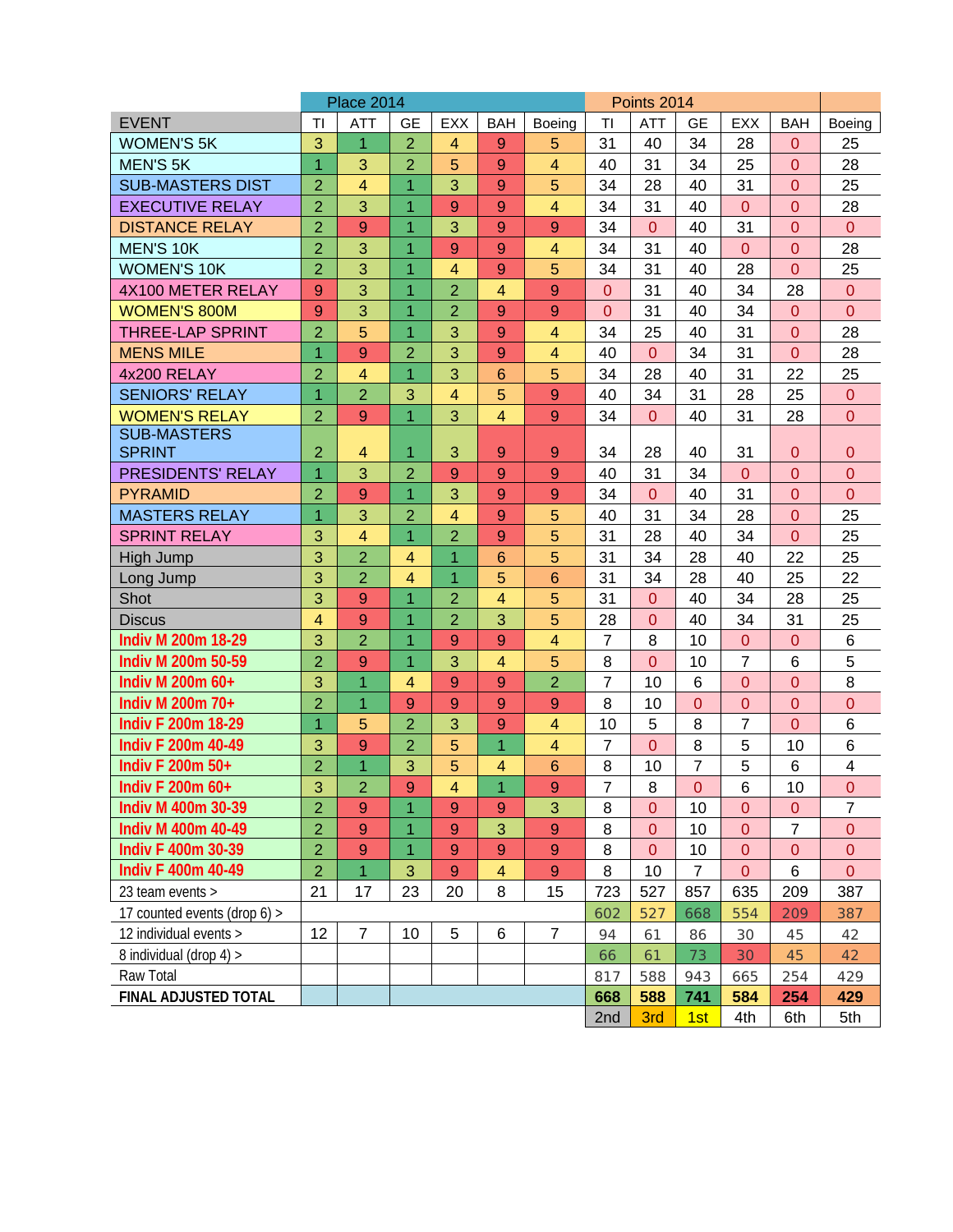|                           | <b>Data</b><br>2014 |                |           |                    |            |        |
|---------------------------|---------------------|----------------|-----------|--------------------|------------|--------|
| <b>EVENT</b>              | TI                  | <b>ATT</b>     | <b>GE</b> | <b>EXX</b>         | <b>BAH</b> | Boeing |
| <b>WOMEN'S 5K</b>         | 293.5               | 310.75         | 289.6     | 239.16             | x          | x      |
| <b>MEN'S 5K</b>           | 398.6               | 333.4          | 408.3     | 298.8              | x          | x      |
| <b>SUB-MASTERS DIST</b>   | 12:19               | 13:36          | 12:02     | 13:28              | x          | 13:55  |
| <b>EXECUTIVE RELAY</b>    | 12:30               | 13:15          | 11:24     | X                  | x          | 14:22  |
| <b>DISTANCE RELAY</b>     | 29:59               | $\pmb{\times}$ | 28:25     | 31:27              | x          | x      |
| <b>MEN'S 10K</b>          | 386.6               | 313.0          | 405.5     | 100.2              | 125.42     | X      |
| <b>WOMEN'S 10K</b>        | 281.0               | 287.8          | 282.9     | 233.0              | x          | x      |
| 4X100 METER RELAY         | X                   | 51.6           | 49.6      | 51.2               | 51.6       | x      |
| <b>WOMEN'S 800M</b>       | X                   | 6:07           | 4:43      | 5:00               | x          | X      |
| <b>THREE-LAP SPRINT</b>   | 2:36                | 3:48           | 2:32      | 2:46               | x          | 3:03   |
| <b>MENS MILE</b>          | 9:42                | X              | 9:54      | 11:06              | X          | 12:25  |
| 4x200 RELAY               | 1:45                | 1:49           | 1:40      | 1:48               | 1:59       | 1:57   |
| <b>SENIORS' RELAY</b>     | 4:38                | 4:42           | 4:44      | 4:59               | 5:57       | X      |
| <b>WOMEN'S RELAY</b>      | 5:07                | X              | 4:37      | 5:55               | 6:16       | X      |
| <b>SUB-MASTERS SPRINT</b> | 4:15                | 5:14           | 4:07      | 4:37               | X          | X      |
| PRESIDENTS' RELAY         | 4:07                | 5:36           | 4:09      | X                  | X          | x      |
| <b>PYRAMID</b>            | 10:29               | X              | 9:43      | $\pmb{\mathsf{x}}$ | x          | X      |
| <b>MASTERS RELAY</b>      | 6:32                | 6:53           | 6:34      | 7:49               | x          | 7:58   |
| <b>SPRINT RELAY</b>       | 3:45                | 4:28           | 3:26      | 3:42               | x          | 4:49   |
| High Jump                 | 1767                | 1773           | 1621      | 1953               | 1360       | 1618   |
| Long Jump                 | 1508                | 1562           | 1379      | 1874               | 1280       | 1215   |
| Shot                      | 1222                | x              | 1559      | 1339               | 1160       | X      |
| <b>Discus</b>             | 635                 | X              | 1251      | 1192               | 906        | 584    |
| Indiv M 200m 18-29        | 24.7                | 23.79          | 23.02     | X                  | X          | 24.74  |
| Indiv M 200m 50-59        | 26.73               | x              | 24.7      | 29.91              | 30.58      | 33.53  |
| Indiv M 200m 60+          | 28.65               | 26.55          | 32.08     | X                  | x          | 28.55  |
| Indiv M 200m 70+          | 36.6                | 30.35          | X         | X                  | x          | x      |
| <b>Indiv F 200m 18-29</b> | 25.25               | 31.42          | 27.11     | 27.97              | x          | 30.85  |
| Indiv F 200m 40-49        | 33.4                | x              | 32.1      | 50                 | 30.8       | 42.4   |
| Indiv F 200m 50+          | 32.2                | 30.5           | 33.6      | 41.5               | 28.6       | 43.3   |
| Indiv F 200m 60+          | 46.8                | 42.8           | X         | 67.6               | 38.8       | X      |
| Indiv M 400m 30-39        | 61.9                | X              | 50.5      | X                  | X          | 66.8   |
| Indiv M 400m 40-49        | 56.4                | X              | 53.5      | X                  | 59.2       | x      |
| Indiv F 400m 30-39        | 73.3                | X              | 66.6      | X                  | x          | x      |
| <b>Indiv F 400m 40-49</b> | 73.4                | 65.5           | 81.4      | X                  | 87.4       | x      |

Team Photo on next page